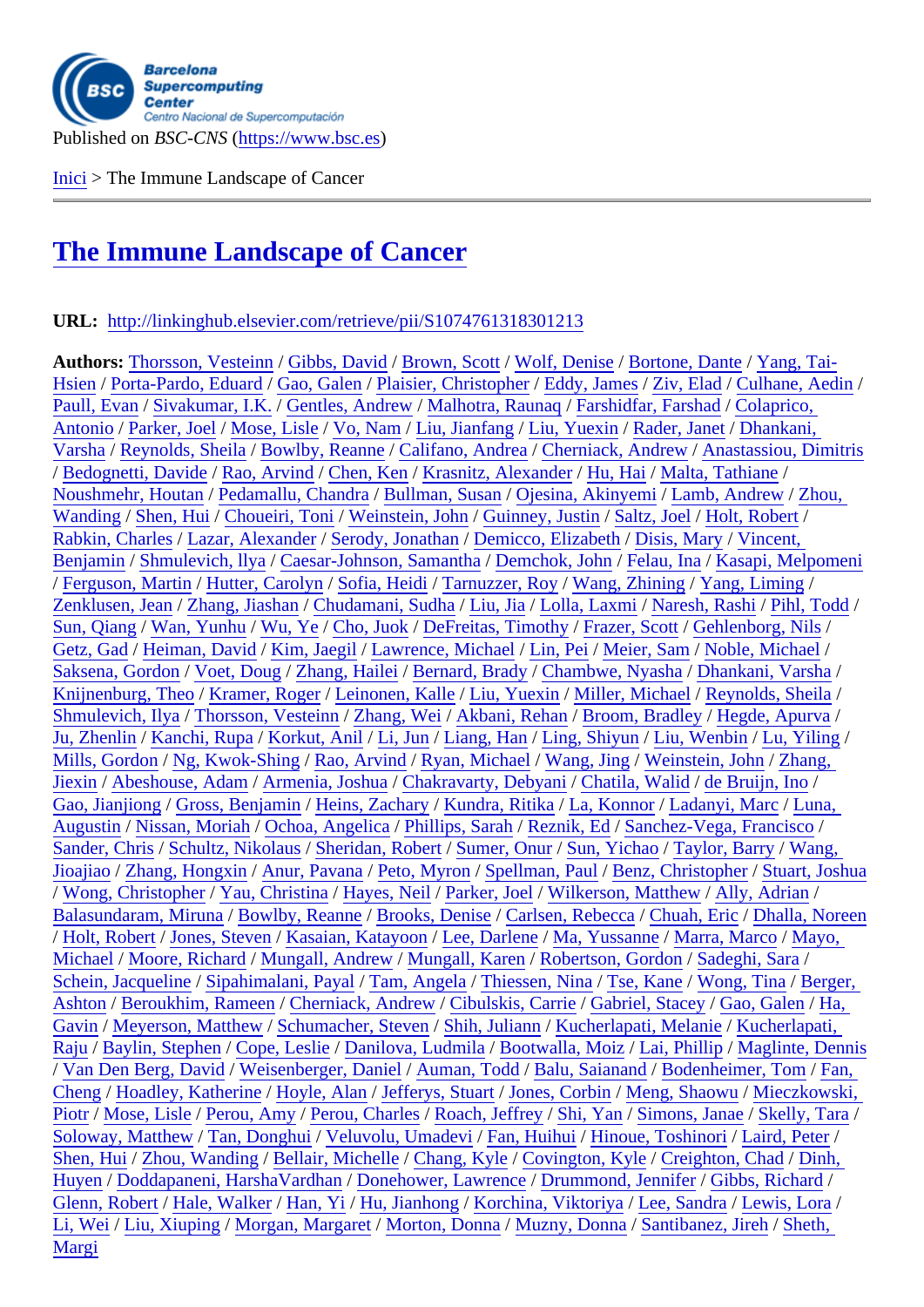Appelbaum, ElizabethBailey, Matthew Cordes, Matthew Ding, Li / Fronick, Catring Fulton, Lucinda Fulton, Robert Kandoth, Cyriad Mardis, Elaine McLellan, Michael Miller, Christopher Schmidt, Heather/ Wilson, Richard/ Crain, Daniel/ Curley, Erin/ Gardner, Johann/Lau, Kevin/ Mallery, David/ Morris, Scott/ Paulauskis, Josep/IPenny, Robert Shelton, Candact Shelton, Troy Sherman, Mark Thompson, Erid Yena, Peggy Bowen, Jay Gastier-Foster, JulikGerken, Mark Leraas, Kristen Lichtenberg, Tara Ramirez, Nilsa Wise, Lisa Zmuda, Erik Corcoran, Niall Costello, Tony Hovens, ChristopherCarvalho, Andre de Carvalho, Ana Fregnani, JoséLongatto-Filho, Adhemar Reis, Rui/ Scapulatempo-Neto, Cristova/Silveira, Henrique Vidal, Daniel/ Burnette, Andrew Eschbacher, JennifeHermes, Beth Noss, Ardene Singh, Rosy Anderson, Matthew Castro, Patricia Ittmann, Michael Huntsman, David Kohl, Bernard Le, Xuan/Thorp, Richard Andry, Chris/Duffy, Elizabeth/ Lyadov, Vladimir/ Paklina, Oxana Setdikova, Galiya Shabunin, Alexey Tavobilov, Mikhail/ McPherson, ChristopheWarnick, Ronald Berkowitz, Ross Cramer, Daniel Feltmate, Colleen Horowitz, Neil/Kibel, Adam/Muto, Michael/Raut, Chandrajit Malykh, Andrei/Barnholtz-Sloan, Jill Barrett, Wendi Devine, Karen Fulop, Jordonna Ostrom, Quinn Shimmel, Kristen Wolinsky, Yingli / Sloan, Andrew De Rose, Agostino Giuliante, Felice Goodman, Marc Karlan, Beth Hagedorn, Curt Eckman, John Harr, Jodi/ Myers, Jerome Tucker, Kelinda Zach, Leigh Deyarmin, Brenda Hu, Hai/ Kvecher, Leonid Larson, Caroline Mural, Richard Somiari, Stella Vicha, Ales/ Zelinka, Tomas Bennett, Josephlacocca, Mary Rabeno, BrendaSwanson, PatriciaLatour, Mathieu Lacombe, Louis Têtu, Bernard Bergeron, Alain McGraw, Mary/ Staugaitis, Susah Chabot, John Hibshoosh, Hanina Sepulveda, AntoniaSu, Tao Wang, Timothy Potapova, Olga Voronina, Olga Desjardins, Laurence Mariani, Odette Roman-Roman, Sergi/Gastre, Xavier Stern, Marc-Henri Cheng, Feixiong Signoretti, Sabina/Berchuck, Andrew Bigner, Darell/Lipp, Eric/Marks, Jeffrey/McCall, Shannon/McLendon, Roger/Secord, Angeles Sharp, Alexis Behera, Madhusmit a Brat, Daniel Chen, Amy Delman, Keith Force, Seth Khuri, Fadlo/Magliocca, Kelly/Maithel, Shishir/Olson, Jeffrey Owonikoko, Taofeek Pickens, Alan Ramalingam, SureshShin, Dong Sica, Gabriel Van Meir, Erwin Zhang, Hongzheng Eijckenboom, Wil/ Gillis, Ad / Korpershoek, EstherLooijenga, LeendertOosterhuis, Wolter Stoop, Hans/van Kessel, Kim Zwarthoff, Ellen/Calatozzolo, ChiaraCuppini, Lucia/Cuzzubbo, Stefania DiMeco, FrancescóFinocchiaro, GaetandMattei, Luca/ Perin, AlessandróPollo, Bianca/ Chen, Chu Houck, John Lohavanichbutr, Pawad & Hartmann, Arndt Stoehr, Christin & Stoehr, Robert Taubert, Helge/ Wach, Sven Wullich, Bernd/ Kycler, Witold/Murawa, Dawid/ Wiznerowicz, Macie/ Chung, Ki / Edenfield, Jeffrey Martin, Julie/ Baudin, Eric/ Bubley, Glenn Bueno, RaphaelDe Rienzo, Assunta Richards, William Kalkanis, Steven Mikkelsen, Tom Noushmehr, Houtan Scarpace, LisaGirard, Nicolas/Aymerich, Marta/Campo, Elías/Giné, Eva/Guillermo, Armando Van Bang, Nguyen/Hanh, Phan/Phu, Bui/Tang, Yufang/Colman, Howard Evason, Kimberley Dottino, Peter Martignetti, John Gabra, Hani Juhl, Hartmut Akeredolu, Teniola Stepa, SergheiHoon, Dave Ahn, Keunsod Kang, Koo / Beuschlein, Felix Breggia, Anne Birrer, Michael/ Bell, Debra/ Borad, Mitesh Bryce, Alan/ Castle, Erik / Chandan, Vishal Cheville, John Copland, John Farnell, Michael Flotte, Thomas Giama, Nasra Ho, Thai/ Kendrick, Michael Kocher, Jean-PierreKopp, Karla/ Moser, CatherineNagorney, David O?Brien, Daniel O?Neill, Brian/Patel, Tushal Petersen, GloriaQue, Florencia Rivera, Michael Roberts, Lewis Smallridge, Robert Smyrk, Thomas Stanton, Meliss & Thompson, Houston Torbenson, Michael/Yang, Ju/Zhang, Lizhi/Brimo, Fadi/Ajani, Jaffer/Gonzalez, And Behrens, Carmen Bondaruk, JolantaBroaddus, RussellCzerniak, Bogdan Esmaeli, Bita Fujimoto, Junya Gershenwald, Jeffrey/ Guo, Charles Lazar, Alexander Logothetis, Christopher Meric-Bernstam, Funda Moran, Cesar / Ramondetta, Lois Rice, David/Sood, Anil/Tamboli, Pheroze Thompson, Timothy Troncoso, Patricia / Tsao, Anne Wistuba, Ignacid Carter, CandaceHaydu, Lauren Hersey, Peter Jakrot, Valerie Kakavand, Hojab/ Kefford, Richard/ Lee, Kenneth/ Long, Georgina Mann, Graham/ Quinn, Michael/ Saw, Robyn Scolver, Richard Shannon, Kerwin Spillane, Andrew Stretch, onathan Synott, Maria Thompson, JohnWilmott, James Al-Ahmadie, Hikmat/ Chan, Timothy Ghossein, Ronald Gopalan, Anuradha Levine, Douglas Reuter, Victor Singer, SamuelSingh, BhuvaneshTien, Nguyer Broudy, Thomas/ Mirsaidi, Cyrus/ Nair, Praveen/ Drwiega, Paul Miller, Judy/ Smith, Jennifer Zaren, Howard Park, Joong-WonHung, Nguyen Kebebew, ElectronLinehan, Marston Metwalli, Adam/ Pacak, Karel / Pinto, Peter Schiffman, Mark Schmidt, Laura Vocke, Cathy Wentzensen, Nicola SWorrell, Robert Yang, Hannah